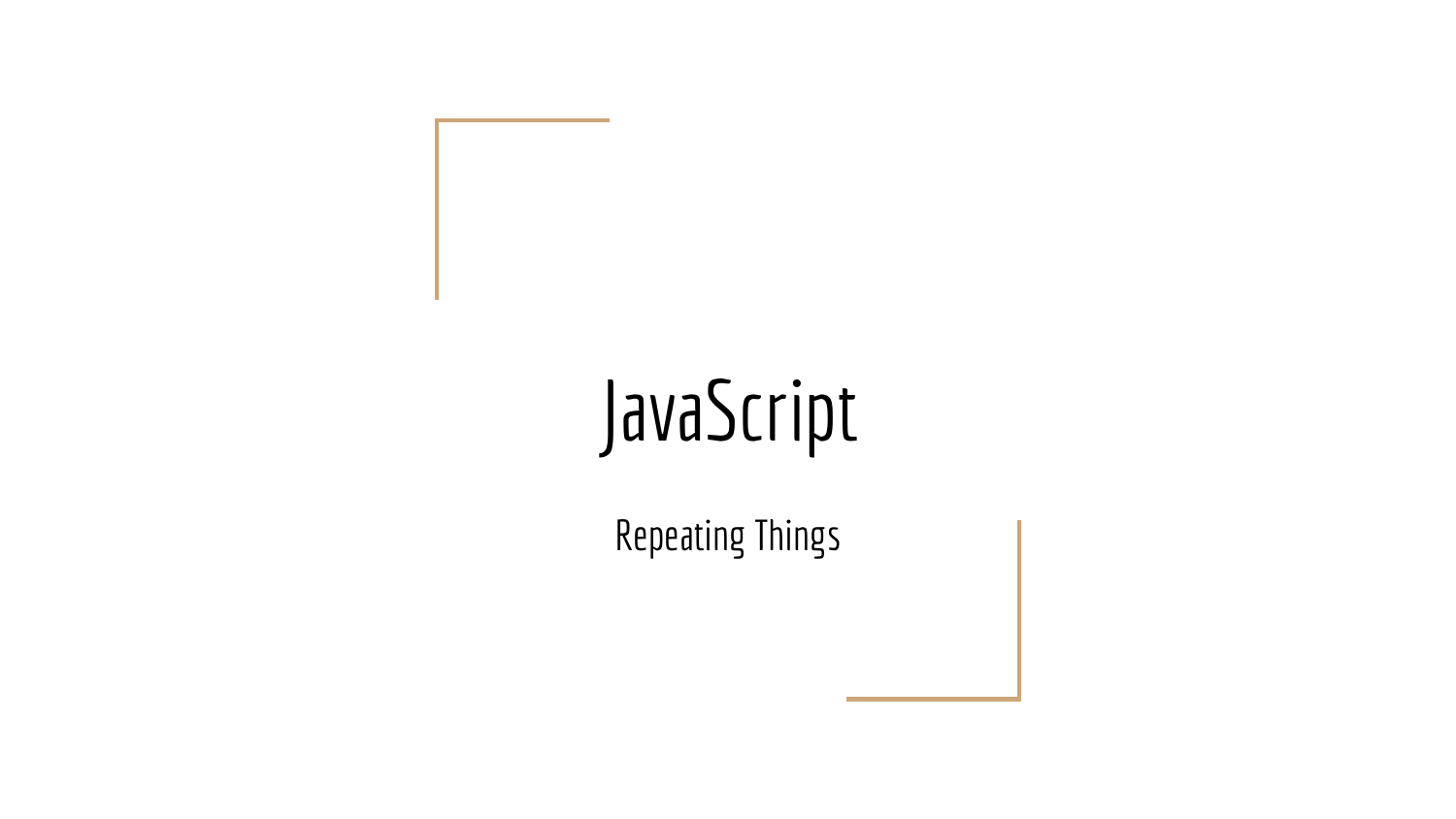Our task:

- 1. Ask user for column number
- 2. Ask user for color
- 3. Find table cell, change background color

```
var column = prompt("column number?");
var color = prompt("color?");
var selector = "td:nth-child("+ column + ")";
var cell = document.querySelector(selector);
cell.style.backgroundColor = color;
```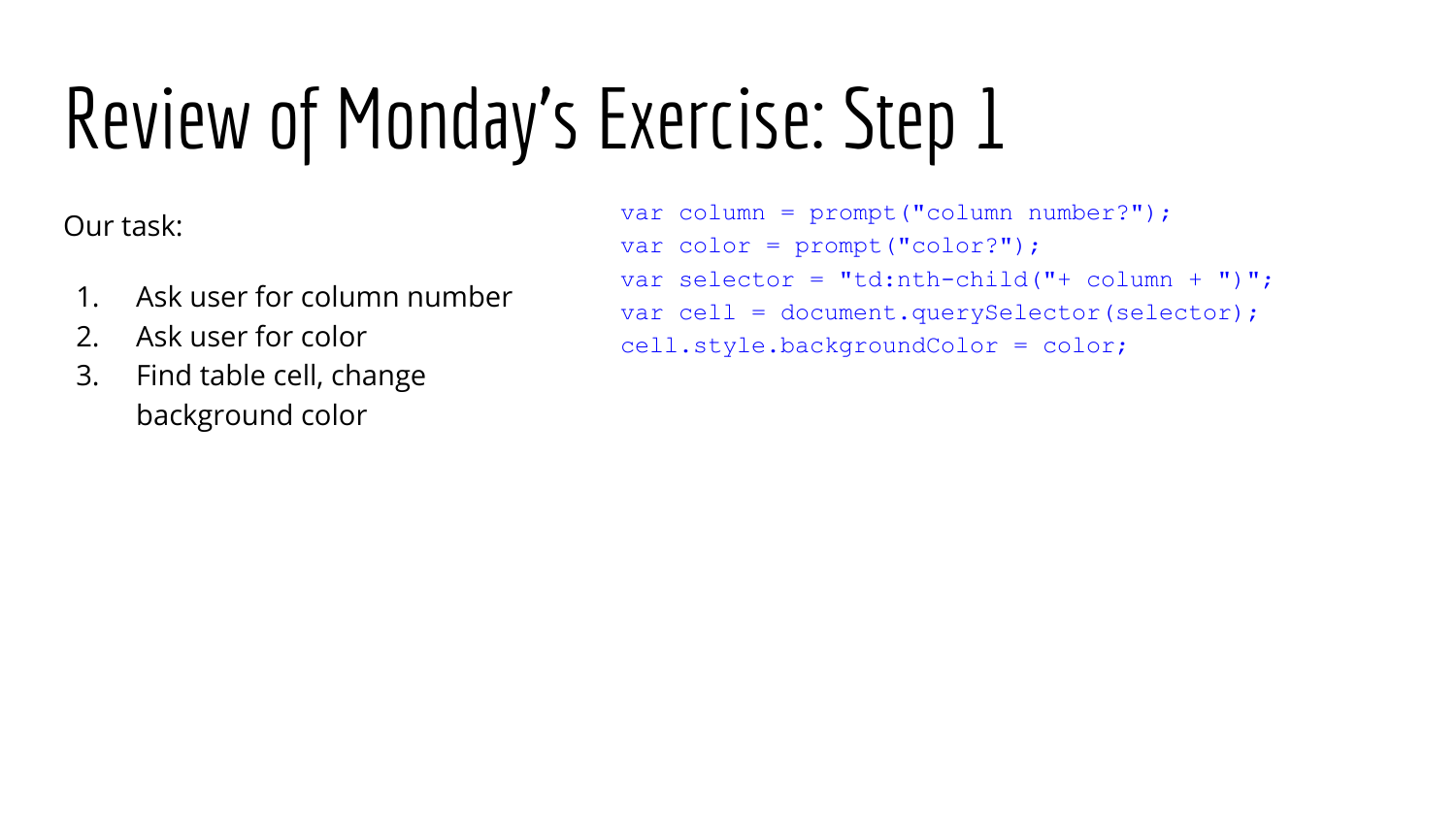**}**

#### **Modification:**

- 1. Ask user for column number
- 2. Check if number is a valid selection (we have 4 columns) If valid, proceed:
	- a. Ask user for color
	- b. Find table cell, change background color
- 3. Otherwise: display an alert

```
var column = prompt("column number?");
var color = prompt("color?");
var selector = "td:nth-child("+ column + ")";
var cell = document.querySelector(selector);
cell.style.backgroundColor = color;
```

```
var column = prompt("column number?");
if (column < 5 && column > 0) {
     var color = prompt("color?");
     var selector = "td:nth-child("+ column + ")";
     var cell = document.querySelector(selector);
     cell.style.backgroundColor = color;
}
else {
     alert("not a valid column number");
```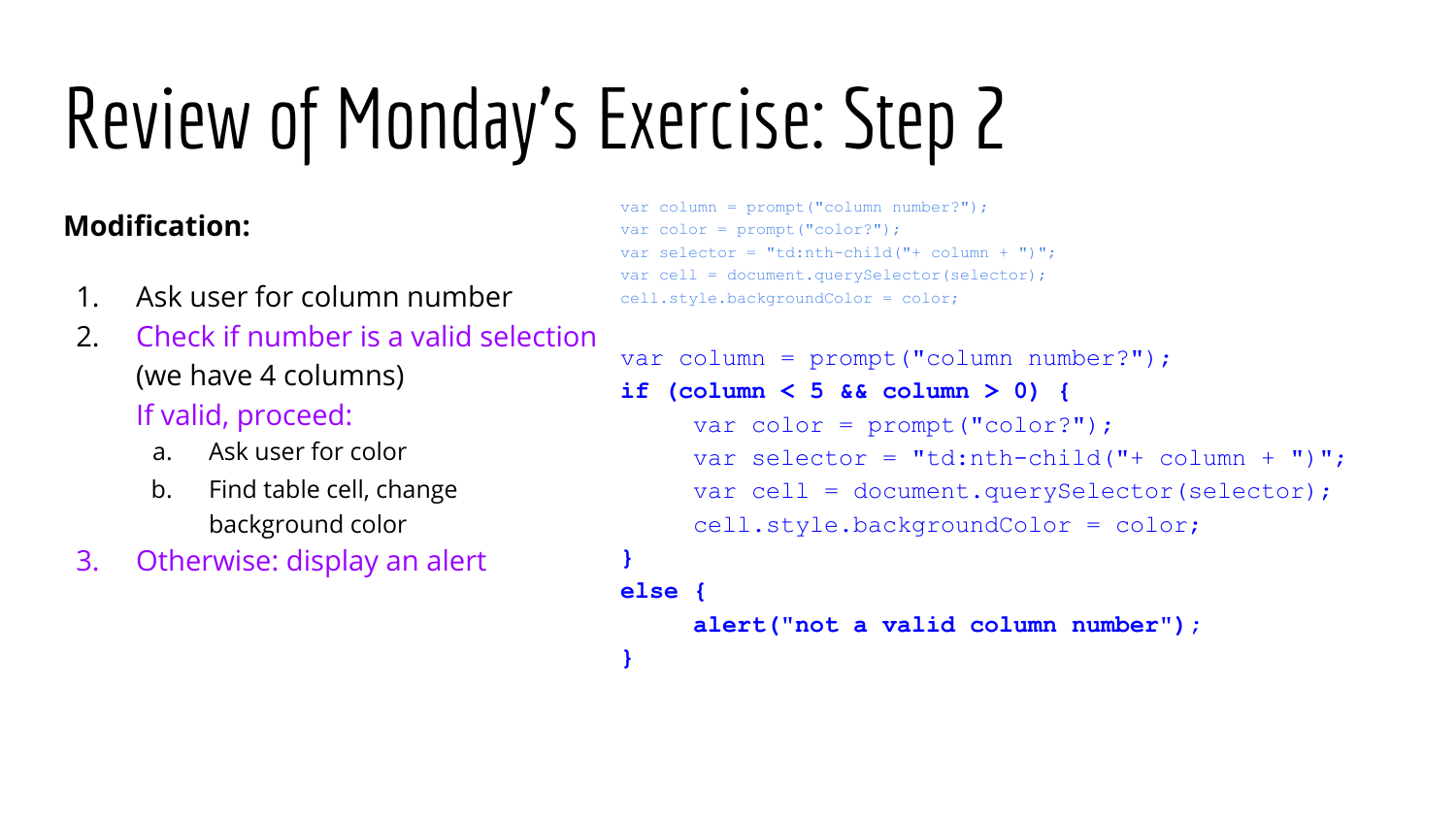#### **This is a very bad solution:**

- 1. We violate the DRY principle!
- 2. What if we need to apply this to 10 elements? 100? 1000? etc...

```
New challenge: do this for 2 cells! var \text{ column} = \text{ prompt}("column number?");if (column1 < 5 && column1 > 0) {
                                                         var color1 = prompt ("color?");
                                                         var selector1 = "td:nth-child("+ column1 +")";
                                                         var cell1 = document.querySelector(selector1);
                                                         cell1.style.backgroundColor = color1;
                                                   }
                                                   else {
```

```
alert("not a valid column number");
}
```

```
var column2 = prompt("column number?");
if (column2 < 5 && column2 > 0) {
      var color2 = prompt("color?");
      var selector2 = "td:nth-child("+ column2 + ")";
      var cell2 = document.querySelector(selector2);
      cell2.style.backgroundColor = color2;
}
else {
```

```
alert("not a valid column number");
```
**}**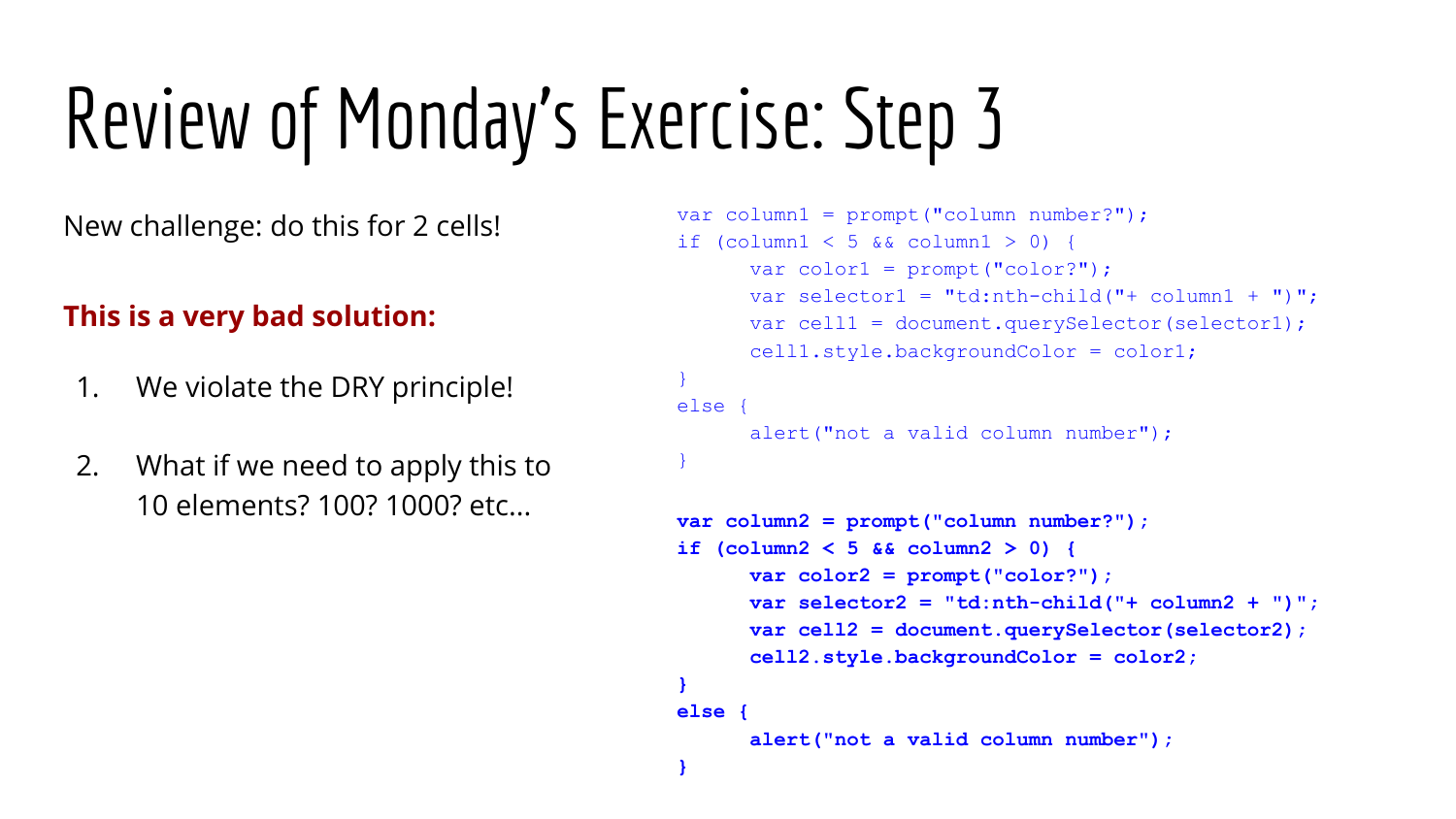- 1. Identify common functionality
- 2. "Factor out" this functionality into a new function
- 3. Call the function each time you need that functionality

We call this *refactoring*: changing (improving) your code without changing what it does.

```
function getCell() {
     var column = prompt("column number?");
    if (column < 0 || column > 4) {
         alert("invalid selection");
 }
     else {
        var selector = "td:nth-child(" + column + ")";
         var cell = document.querySelector(selector);
         return cell;
 }
}
var cell1 = getCell();
cell1.style.backgroundColor = prompt("color?");
var cell2 = getCell();
cell2.style.backgroundColor = prompt("color?");
```
- What if we want to give our user a second chance? Or a third chance?
- How many times do we ask for a valid selection?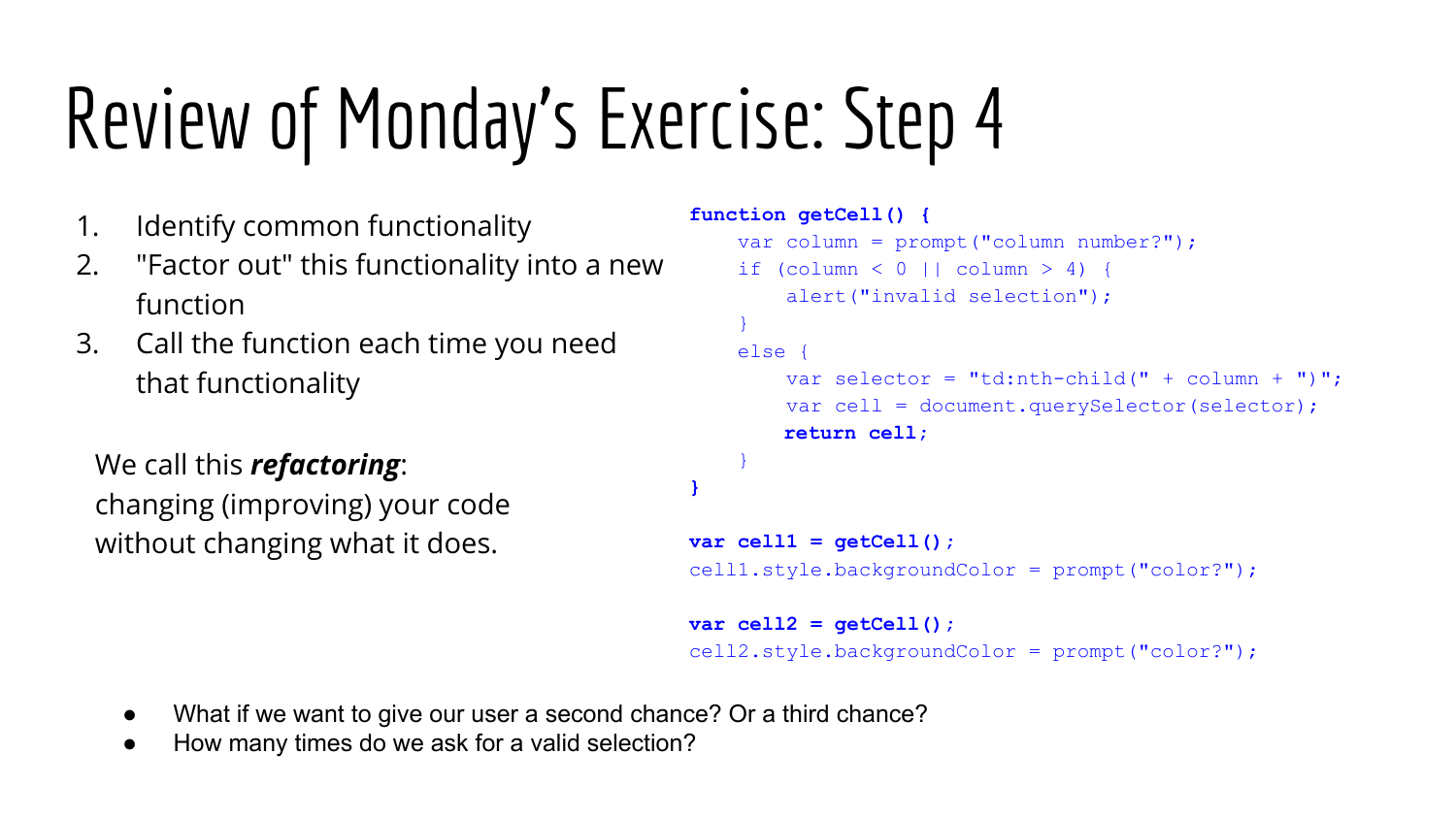# Introducing Repetition (Loops)

- Besides selecting which statements to execute, a fundamental need in a program is *repetition*
- Repeat a set of statements under some conditions
- Between selection and repetition, we have the two most necessary programming statements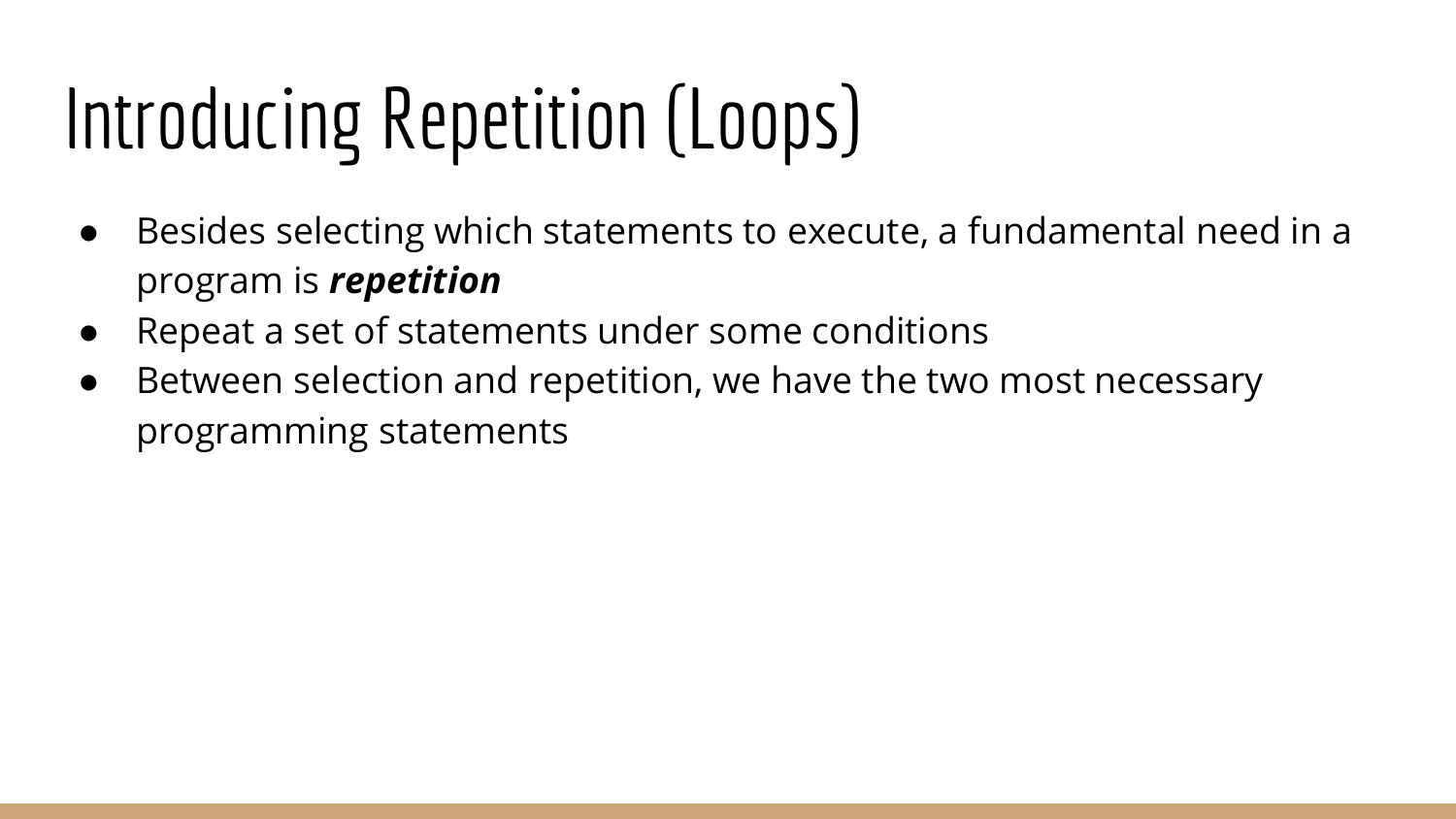## The Two Loops: *while* and *for*

- The *while* loop repeats a set of statements while some condition is true.
	- Often called a *sentinel* controlled loop
	- while some *condition x* is true: execute block of statements inside { }
		- *condition x* is the sentinel
- The *for* statement is useful for iteration, moving through a sequence, one step at a time
	- Often called a count controlled loop
	- for a sequence of *n* steps: execute block of statements inside { }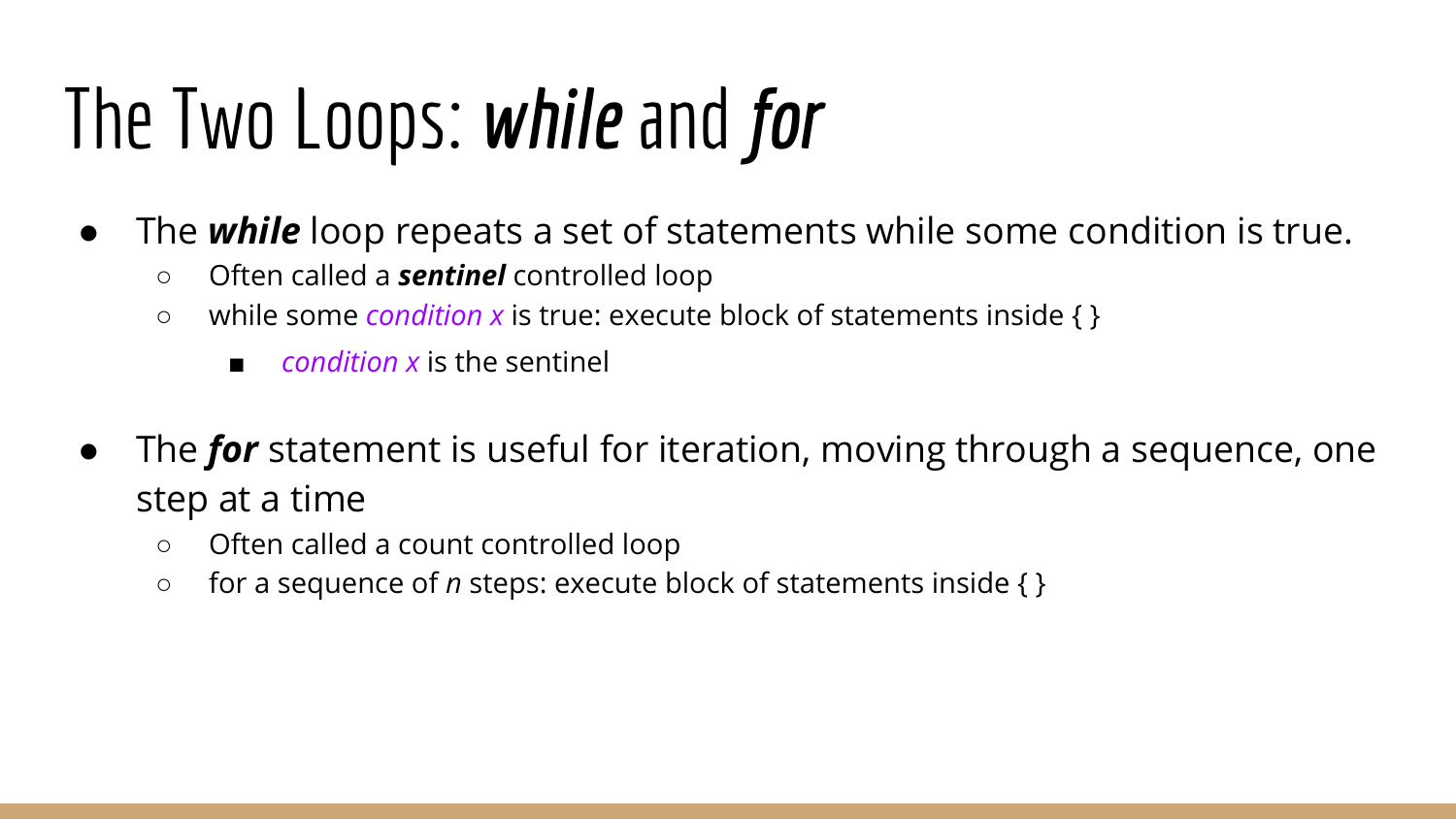### The *while* loop

```
var x = 0;
while (x < 10) {
    console.log("x = " + x); //write a message to the console (or do anything else!)
    x += 1; //increment x; equivalent to this: x = x + 1}
```
### 1. Test the condition. If the condition is true:

- a. Execute the statements inside the block  $\{ \}$
- b. Repeat (i.e., go back to 1.)
- 2. Otherwise: exit the loop

*What will this code print out?*

*(ignore the last line in the console: it evaluates the last value of x)*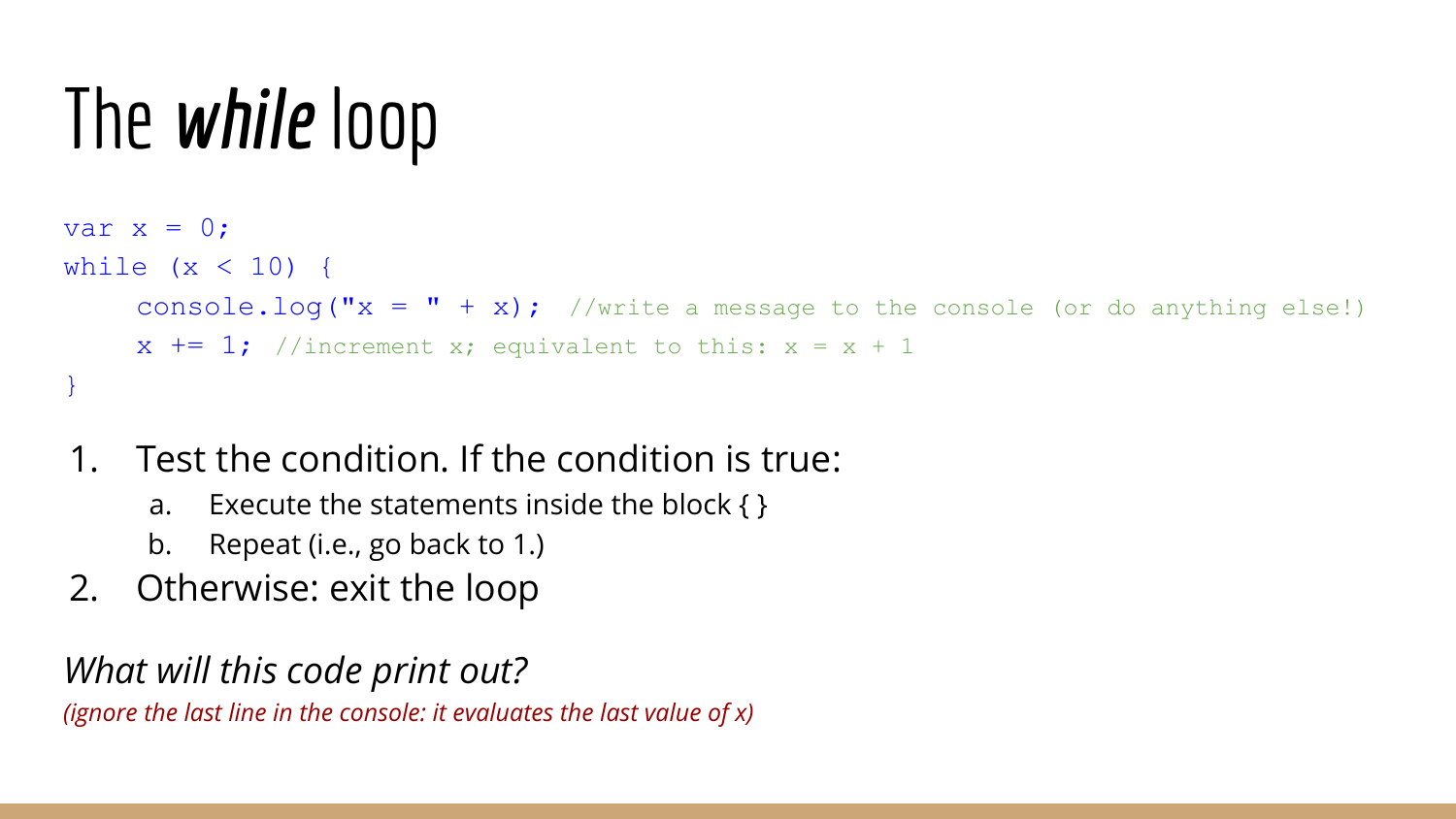### The *while* loop

```
var x = 0;
while (x < 10) {
    console.log("x = " + x); //write a message to the console (or do anything else!)
    x += 1; //increment x; equivalent to this: x = x + 1}
```
### Implementing a while loop:

- 1. Initialize the sentinel *outside the loop*
- 2. Inside the loop, *change something*: either the value of the sentinel variable or something else that will eventually lead to the condition being false and exiting the loop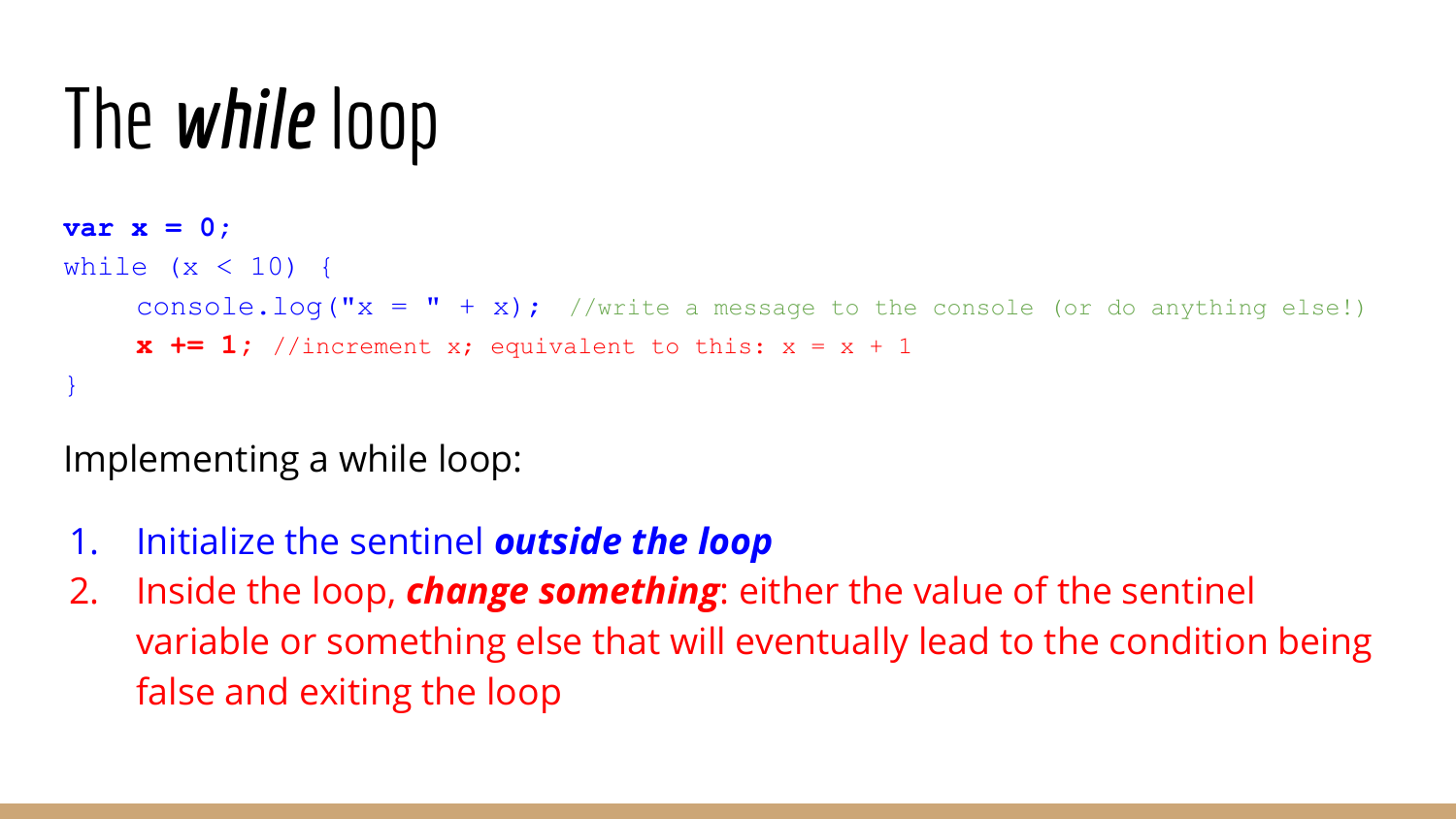## The *for* loop

```
for (var i=0; i<10; i++) {
    console.log("i = " + i); //write a message to the console (or do anything else!)
    //we DO NOT increment the counter: the for loop does it for us
}
```
#### **We use 3 statements:**

- 1. Initialize counter and give it a value **var i=0;**
	- a. We use **i** for our counter by convention
- 2. State terminating condition **i<10;**
- 3. State how the counter changes after each iteration (or each step) **i++**
	- a.  $i++$  is equivalent to this:  $i = i + 1$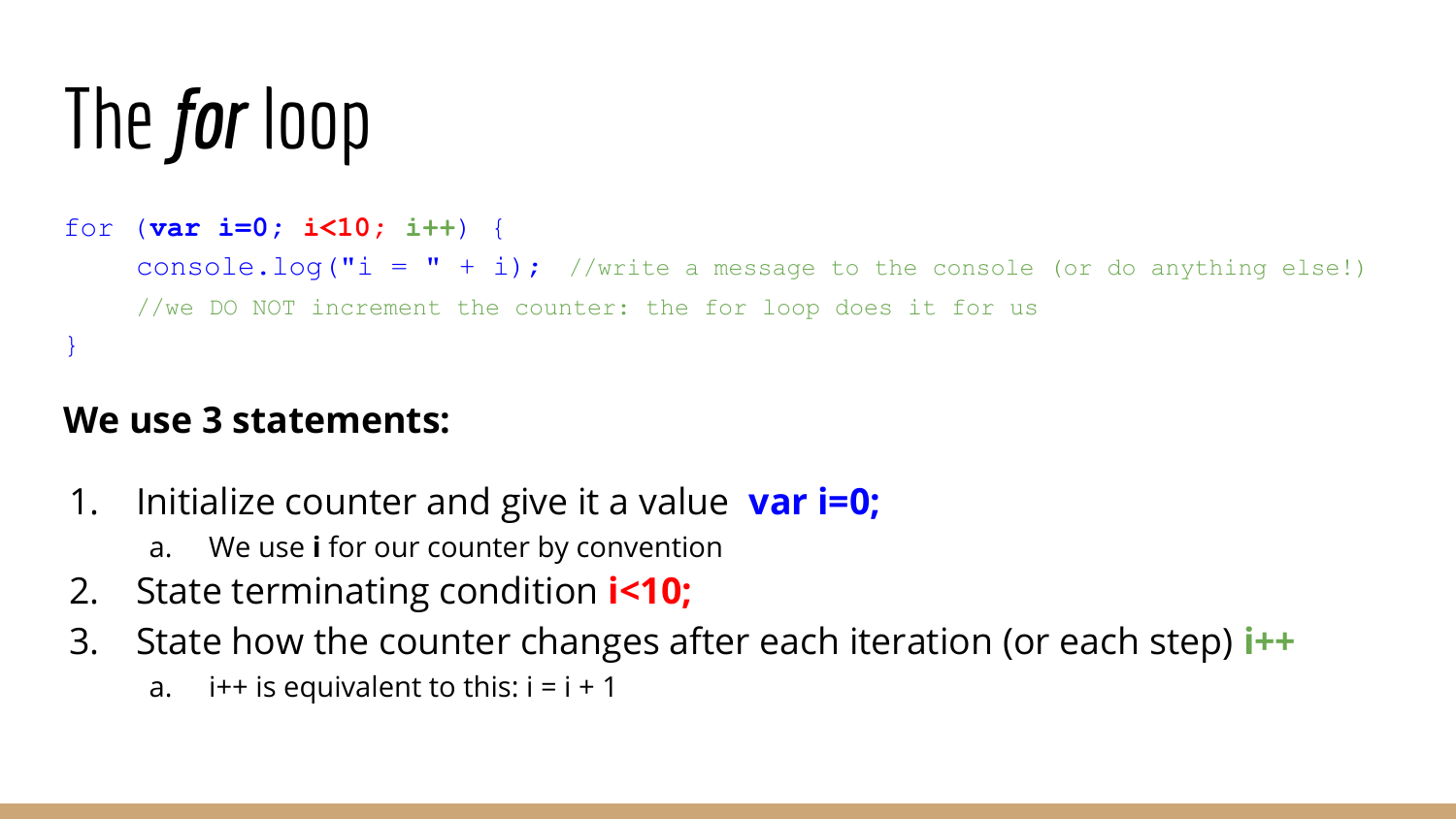### When to use which?

- **Use a for loop** when we know in advance the number of iterations
	- Doing something n times (e.g., build a 8 x 8 table)
	- Iterate over a collection of HTML elements (e.g., modify all links on a page)
- **Use a while loop** when we do not know in advance the number of iterations
	- Keep asking a user for valid input

```
○ var column = prompt("column number?"); //initialize sentinel
    while (column \leq 0 || column > 4) {//test sentinel
          alert("invalid selection");
          column = prompt("column number?"); //change sentinel
    }
```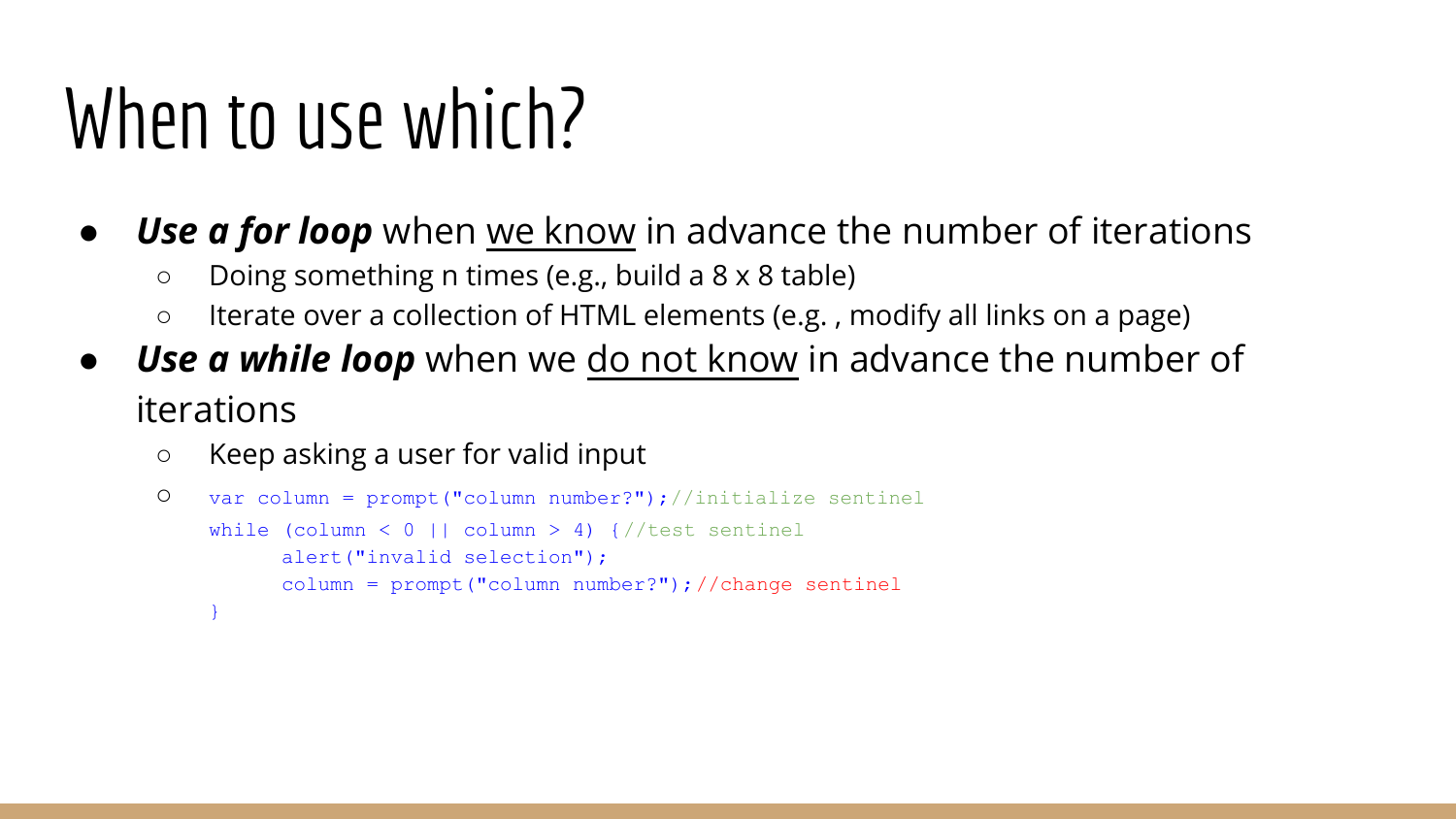# What can go wrong?

What's the problem in this code?

```
var x = 0;
while (x < 10) {
    console.log("x = " + x);
}
```
What about this code?

```
for (var i=0; i>=0; i++) {
    console.log("i = " + i);}
```
These are infinite loops: they go on forever (and will crash your browser)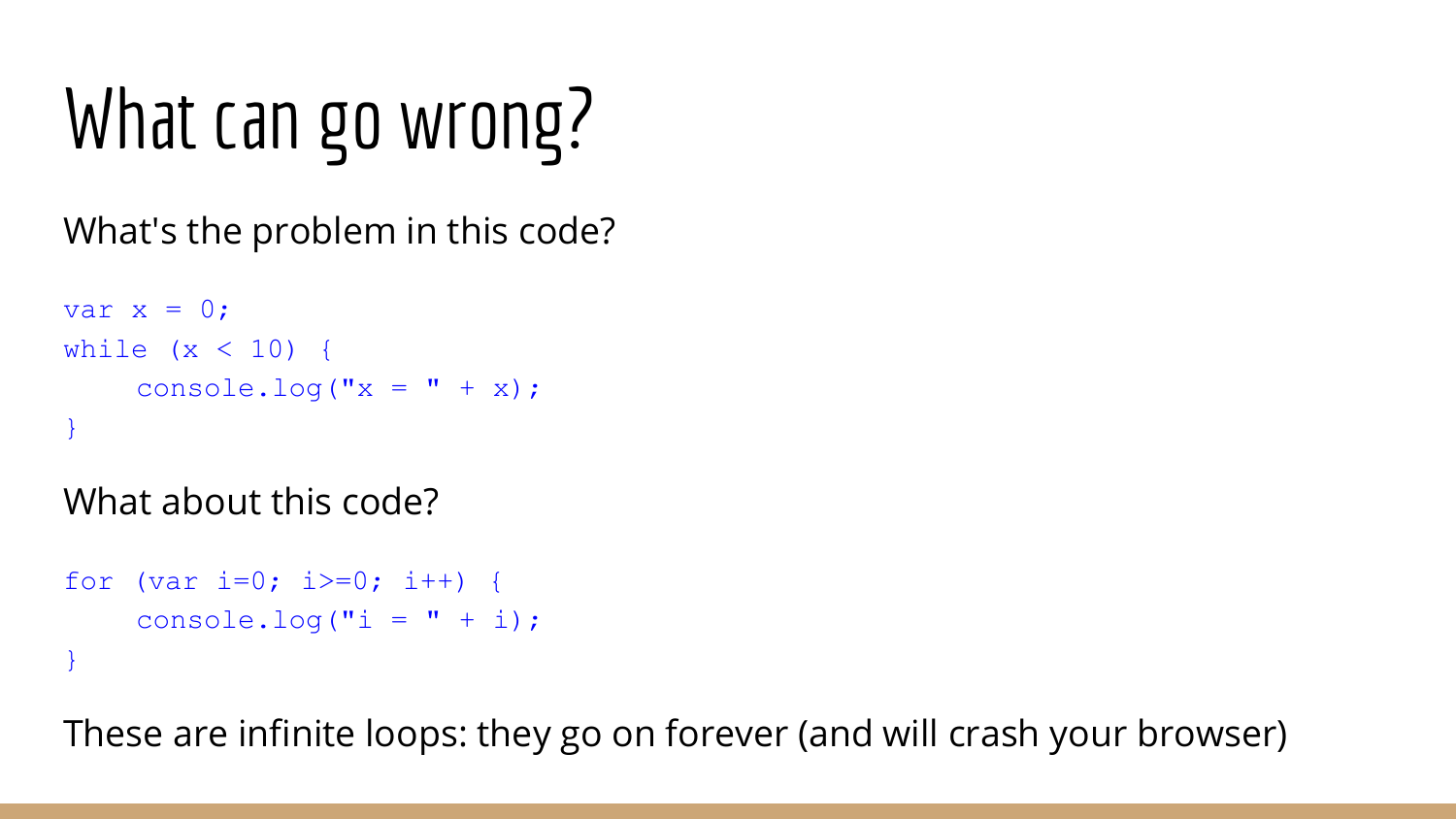### A Useful Infinite Loop

#### ● Our first attempt:

```
var column = prompt("column number?"); // initialize sentinel
while (column \leq 0 || column > 4) {//test sentinel
      alert("invalid selection");
      column = prompt("column number?"); //change sentinel
}
```
A very different approach:

```
while (true)
      var column = prompt("column number?"); //initialize sentinel
      if (column > 0 && column < 5) {
           break; //breaks out of the loop at this point
      }
      alert("invalid selection");
}
```
Use the break statement to end the loop prematurely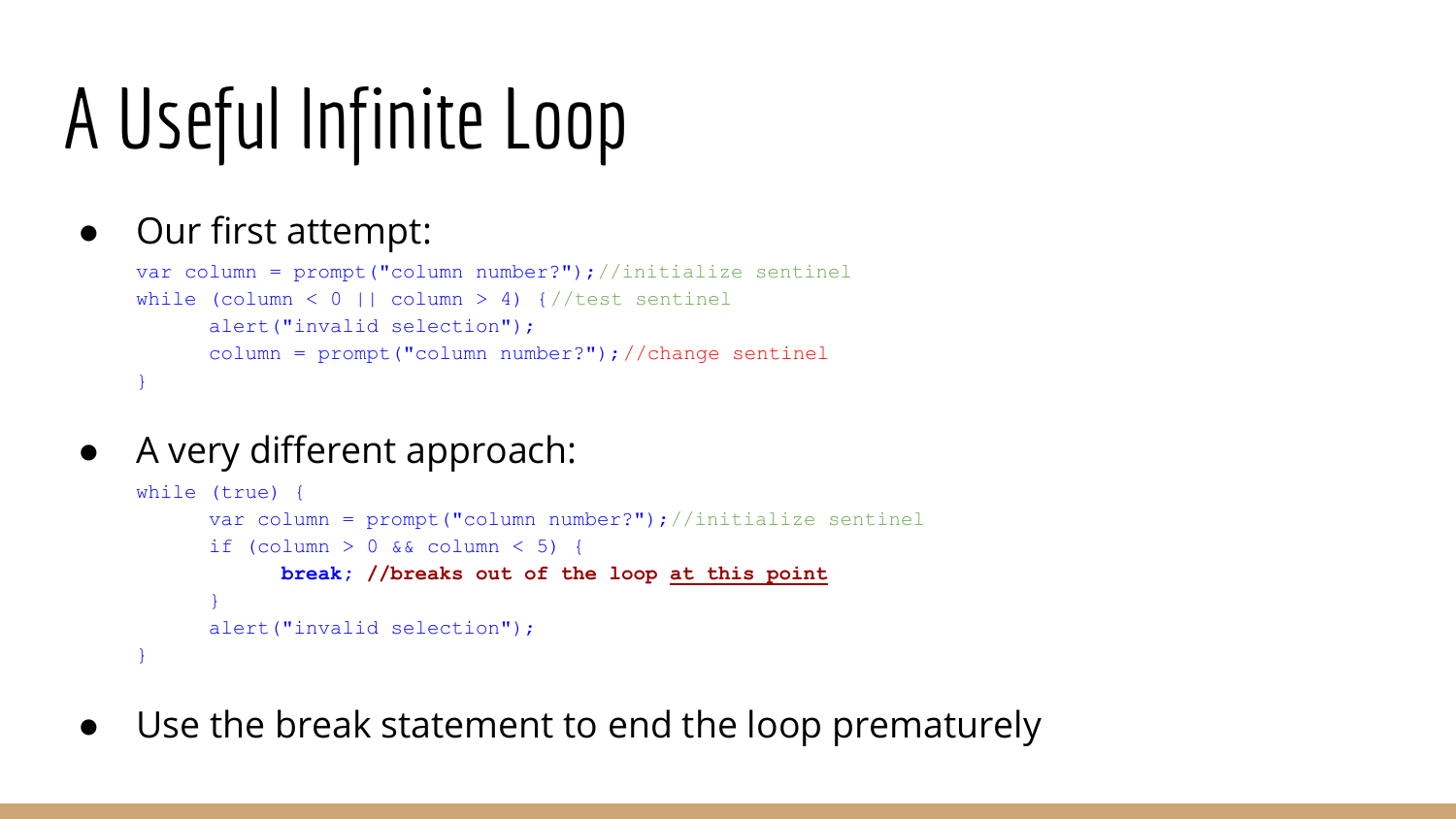## Loops & and the DOM

New method: document.**querySelectorAll**(selector)

- returns *all* elements that match the passed selector string
- the result is an array: a data type that holds a collection of some values
- Example:
	- var hobbits = ["Merry", "Pippin", "Frodo"];
- Accessible by index (0-based):
	- hobbits[0] contains the value "Merry"
	- hobbits[2] contains the value "Frodo"
	- hobbits[3] will cause an error
- We can also modify them: hobbits[0] = "Samwise Gamgee",
	- now hobbits[0] contains the value "Samwise Gamgee"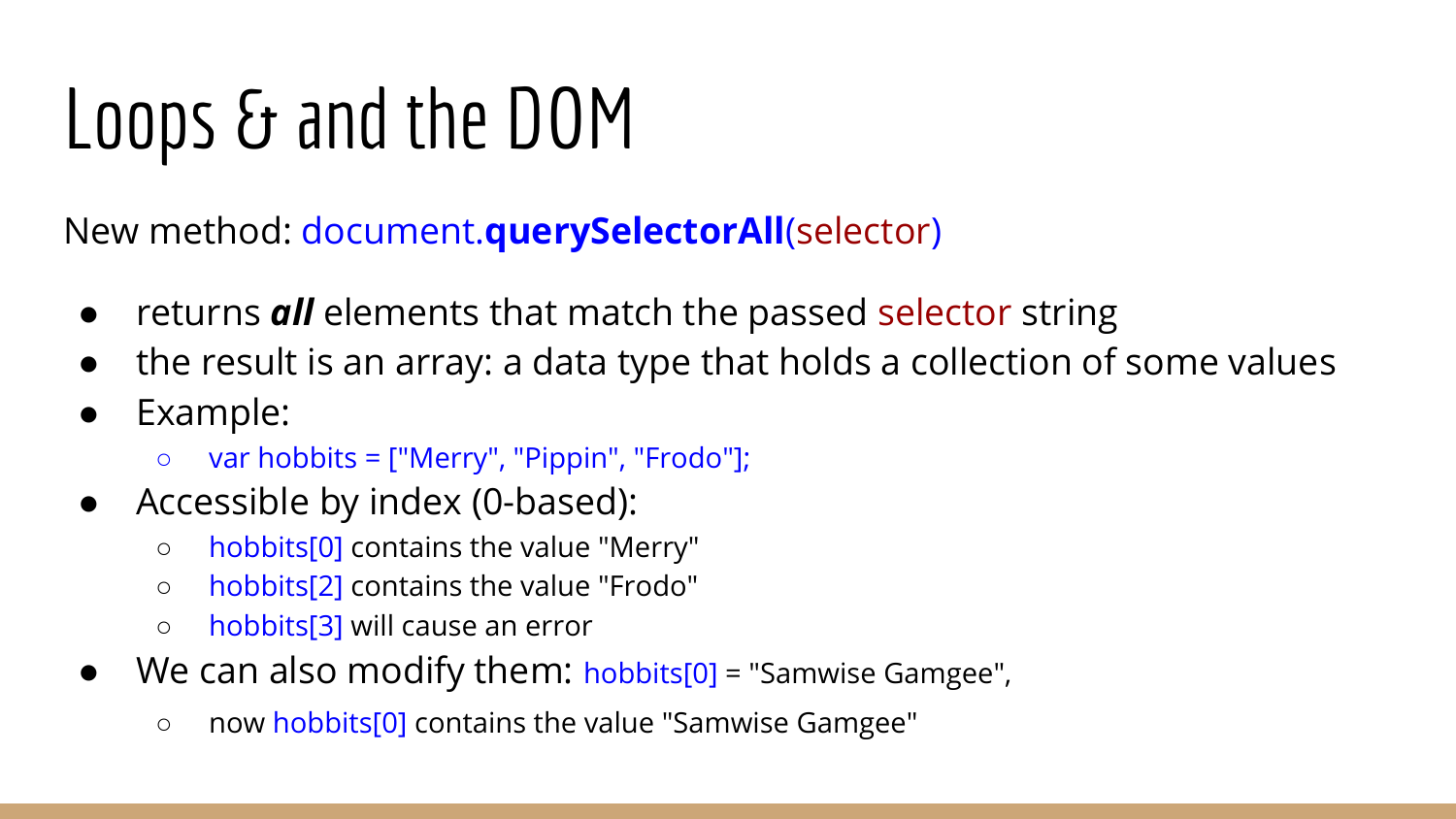### Loops & and the DOM

Array is a general-purpose data structure (we don't need the DOM to use it!)

It is essential in working with the DOM:

var cells = document.querySelectorAll("td"); //we can change any of the elements in the array: cells[0].innerText = "new text here!";